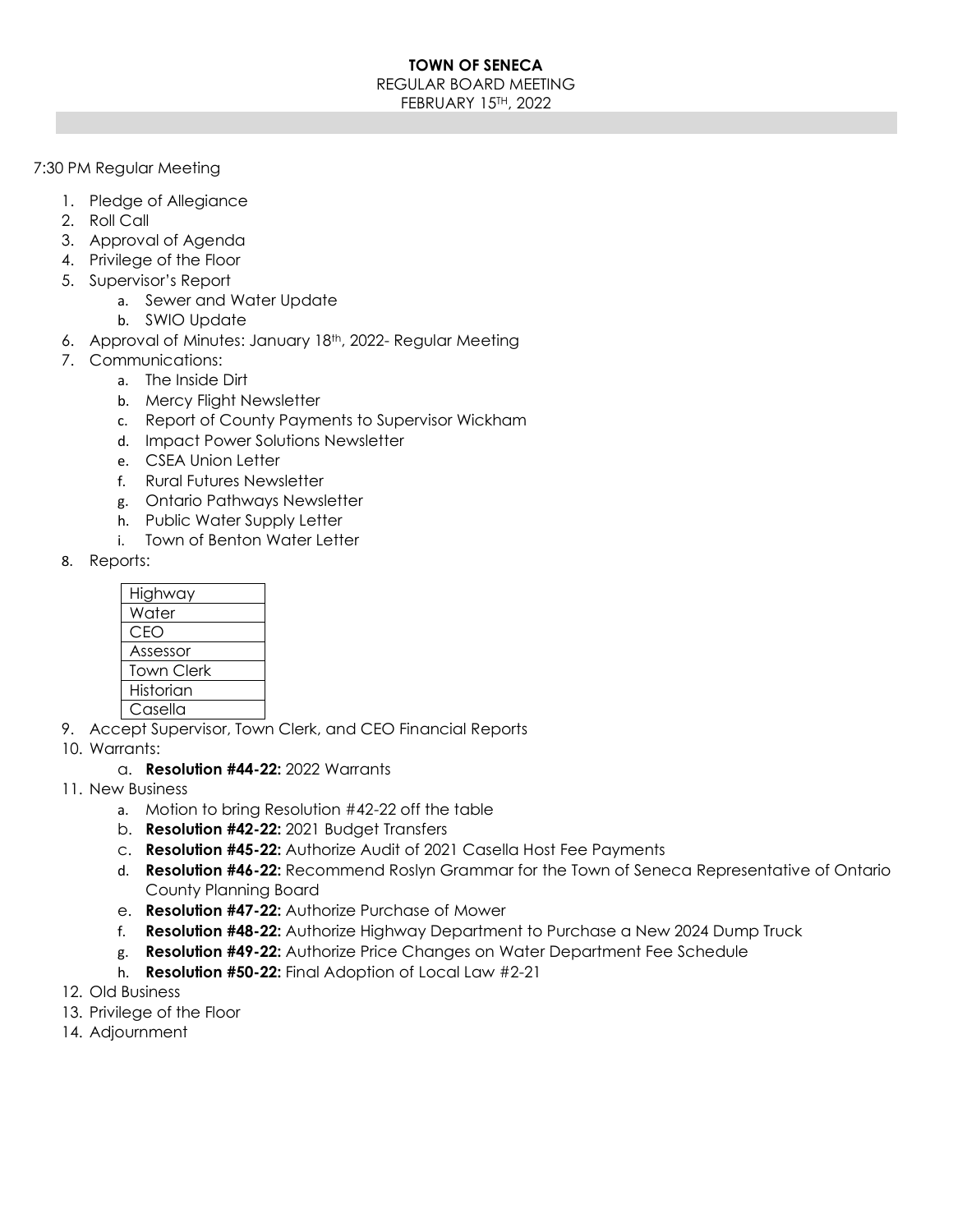# **Resolution # 44-22**

# Authorization to Pay the 2022 Audited Vouchers

| <b>Claim Category</b>       | <b>Claim Numbers</b> | <b>Claim Amount</b> |
|-----------------------------|----------------------|---------------------|
| <b>GENERAL</b>              |                      |                     |
| <b>HIGHWAY</b>              |                      |                     |
| <b>WATER</b>                |                      |                     |
| <b>SEWER</b>                |                      |                     |
| <b>HALL</b>                 |                      |                     |
| <b>STANLEY</b>              |                      |                     |
| SENECA CASTLE               |                      |                     |
| <b>TRUST &amp; AGENCY</b>   |                      |                     |
| <b>WATER CAPITAL SYSTEM</b> |                      |                     |

|  | Ayes   Nays   Abst.   Absent   Motion   Second |  |
|--|------------------------------------------------|--|
|  |                                                |  |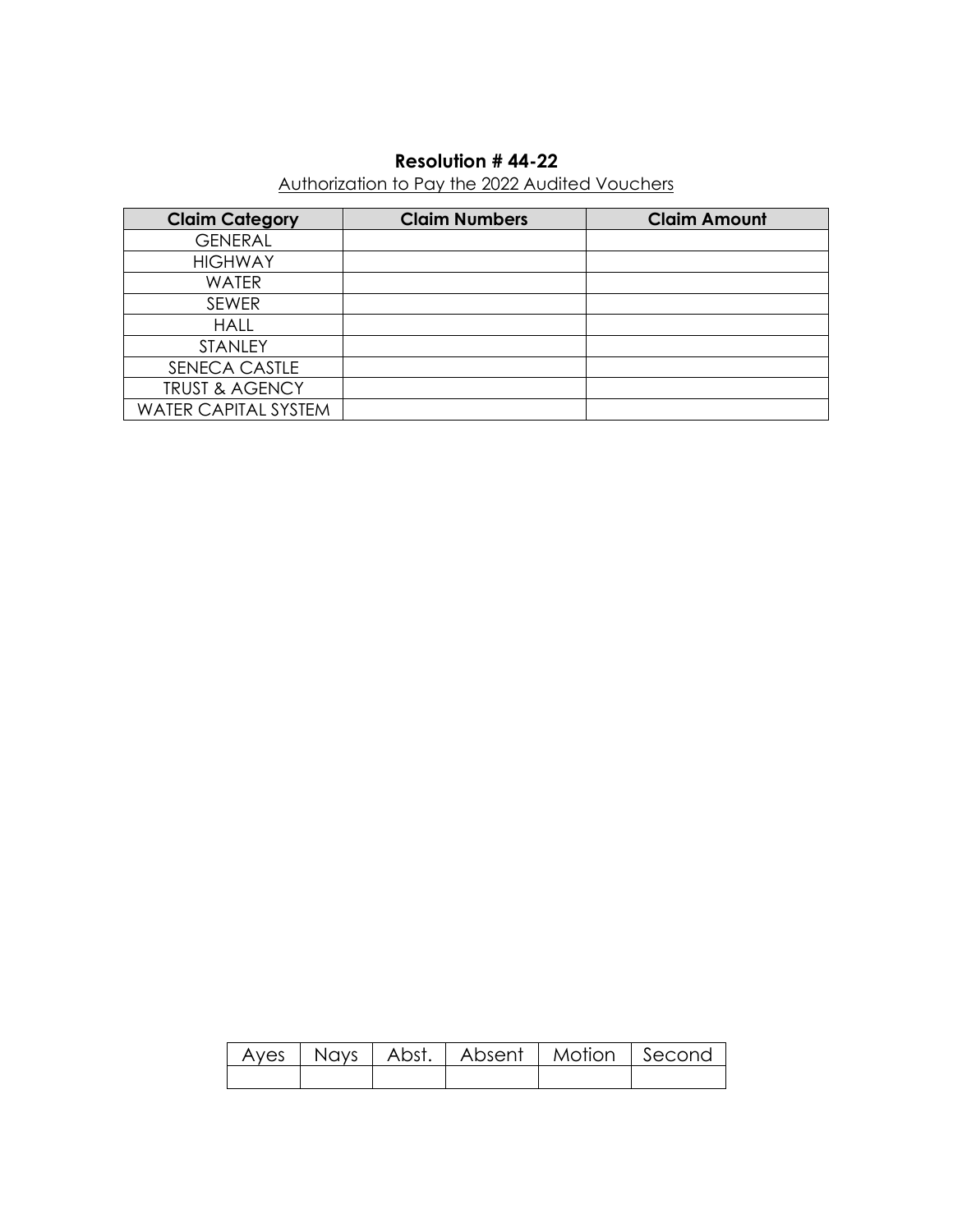## **Resolution #42-22**

### Authorize 2021 Budget Transfers

**WHEREAS** the bookkeeper and Budget Officer of the Town of Seneca are requesting to make the following transfers to the 2021 budget; and

| <b>FUND</b>        | <b>FROM</b>            | <b>TO</b>                | <b>AMOUNT</b> |
|--------------------|------------------------|--------------------------|---------------|
| <b>GENERAL</b>     | A1990.0                | A1910.4                  | \$3,000.00    |
|                    | Contingency            | Insurance                |               |
| <b>HIGHWAY</b>     | DA9060.81              | DA 9010.8                | \$15,500.00   |
|                    | Pmt In Lieu of Medical | Retirement               |               |
|                    | SW1-9060.81            | SW1-9010.8               | \$3,000.00    |
| <b>WATFR</b>       | Pmt In Lieu of Medical | Retirement               |               |
|                    | SW1-8340.41            | SW1-8340.43              | \$20,000.00   |
|                    | Gas & Electric         | Contractual Capital Imp. |               |
| <b>SEWER</b>       | G8130.4                | G9030.8                  | \$50.00       |
|                    | Contractual            | Social Security          |               |
|                    | SL1-909                | SL1-5182.4               | \$300.00      |
| <b>HALL STLGTS</b> | Unrestricted FB        | Contractual              |               |

**NOW THEREFORE BE IT RESOLVED** the Town Board of the Town of Seneca hereby authorizes the bookkeeper to make the above transfers to the 2021 budget.

|  | Ayes   Nays   Abst.   Absent   Motion   Second |  |
|--|------------------------------------------------|--|
|  |                                                |  |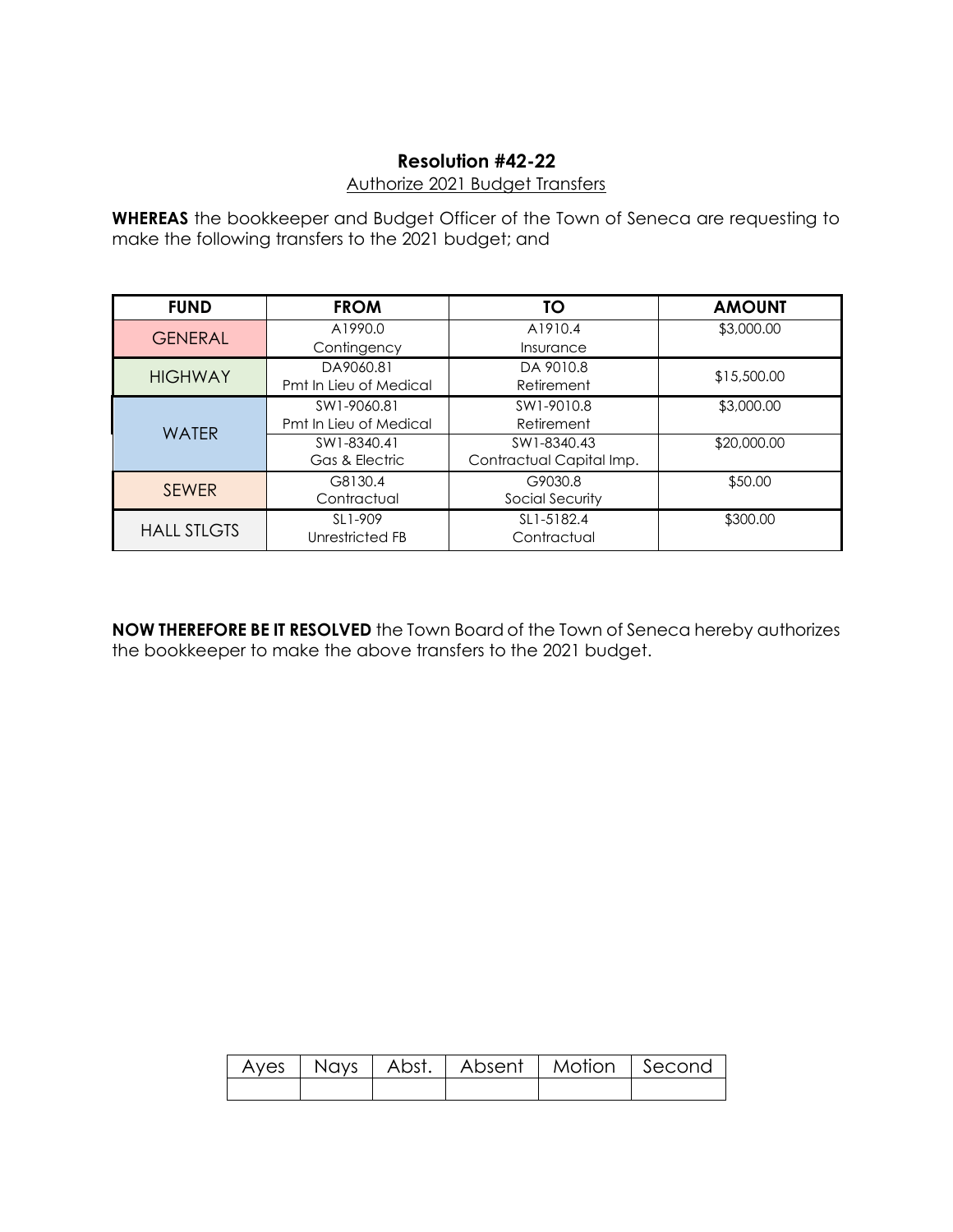## **Resolution #45-22**

### Authorize Audit of 2021 Casella Host Fee Payments

**WHEREAS,** the Town Board of the Town of Seneca wishes to perform an audit to verify that the quarterly payments made by Casella are in accordance with the Host Agreement for the Ontario County Landfill; and

**WHEREAS,** EnSol, Inc. has submitted a Proposal for Professional Services outlining a threestep Scope of Work to complete this audit for a total cost of \$2,000; and

**WHEREAS,** funds for this service have been allocated in the 2022 Adopted Town Budget line A1989.42 (Landfill Audit); and

**WHEREAS,** in accordance with General Municipal Law §104-b and the Town of Seneca Procurement Policy, the solicitation of alternative proposals is not required for professional services such as this; and

**NOW, THEREFORE BE IT RESOLVED,** the Town Board of the Town of Seneca hereby accepts the proposal from EnSol, Inc. and authorizes the Supervisor to execute this agreement for a total cost not to exceed \$2,000.00.

|  |  | Ayes   Nays   Abst.   Absent   Motion   Second |
|--|--|------------------------------------------------|
|  |  |                                                |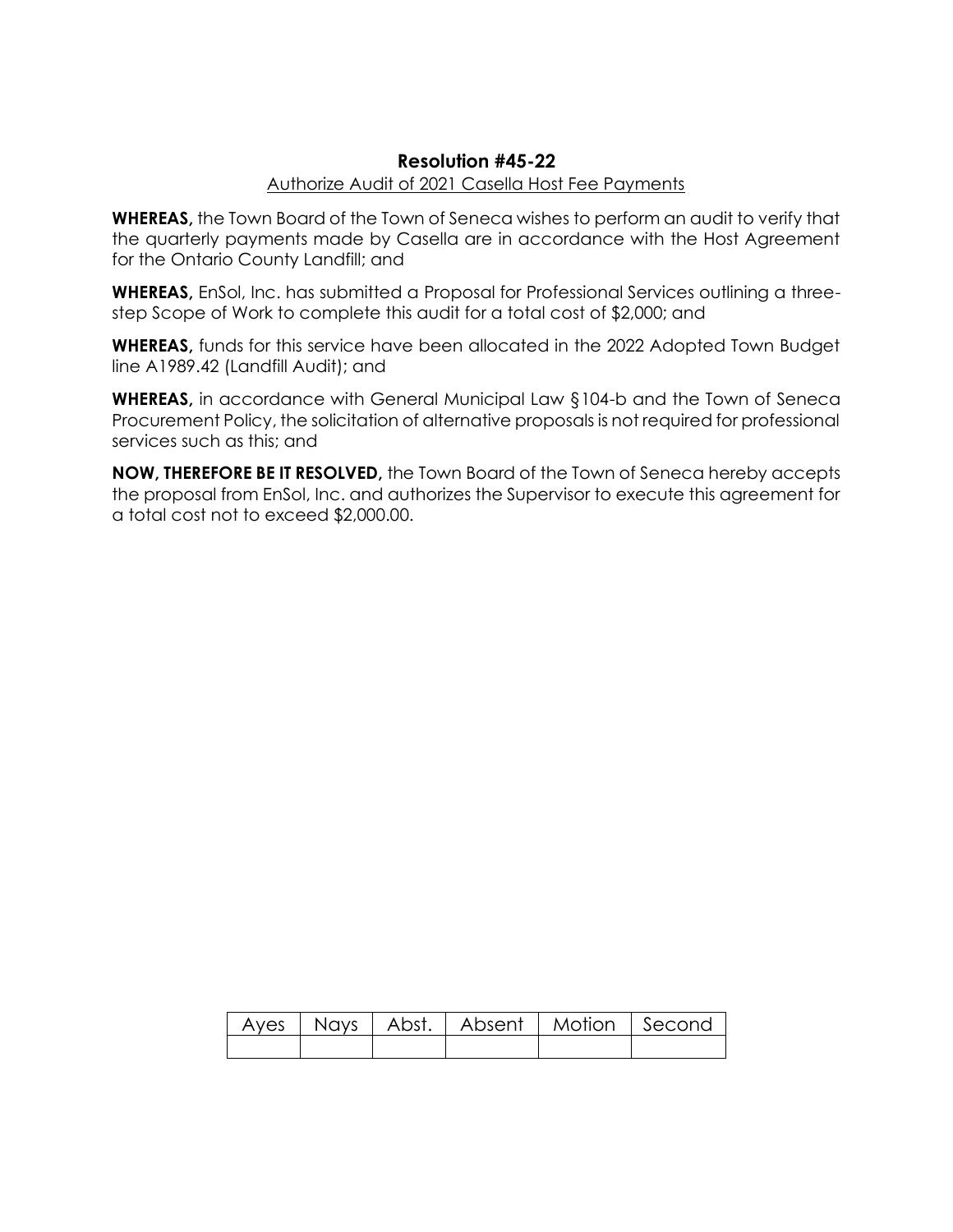## **Resolution #46-22**

## Recommend Roslyn Grammar for the Town of Seneca Representative of Ontario County Planning Board

**NOW, THEREFORE, BE IT RESOLVED**, the town board of the Town of Seneca hereby recommends Roslyn Grammar, of Geneva, NY, for the Town Representative of the Ontario County Planning Board.

|  | Ayes   Nays   Abst.   Absent   Motion   Second |  |
|--|------------------------------------------------|--|
|  |                                                |  |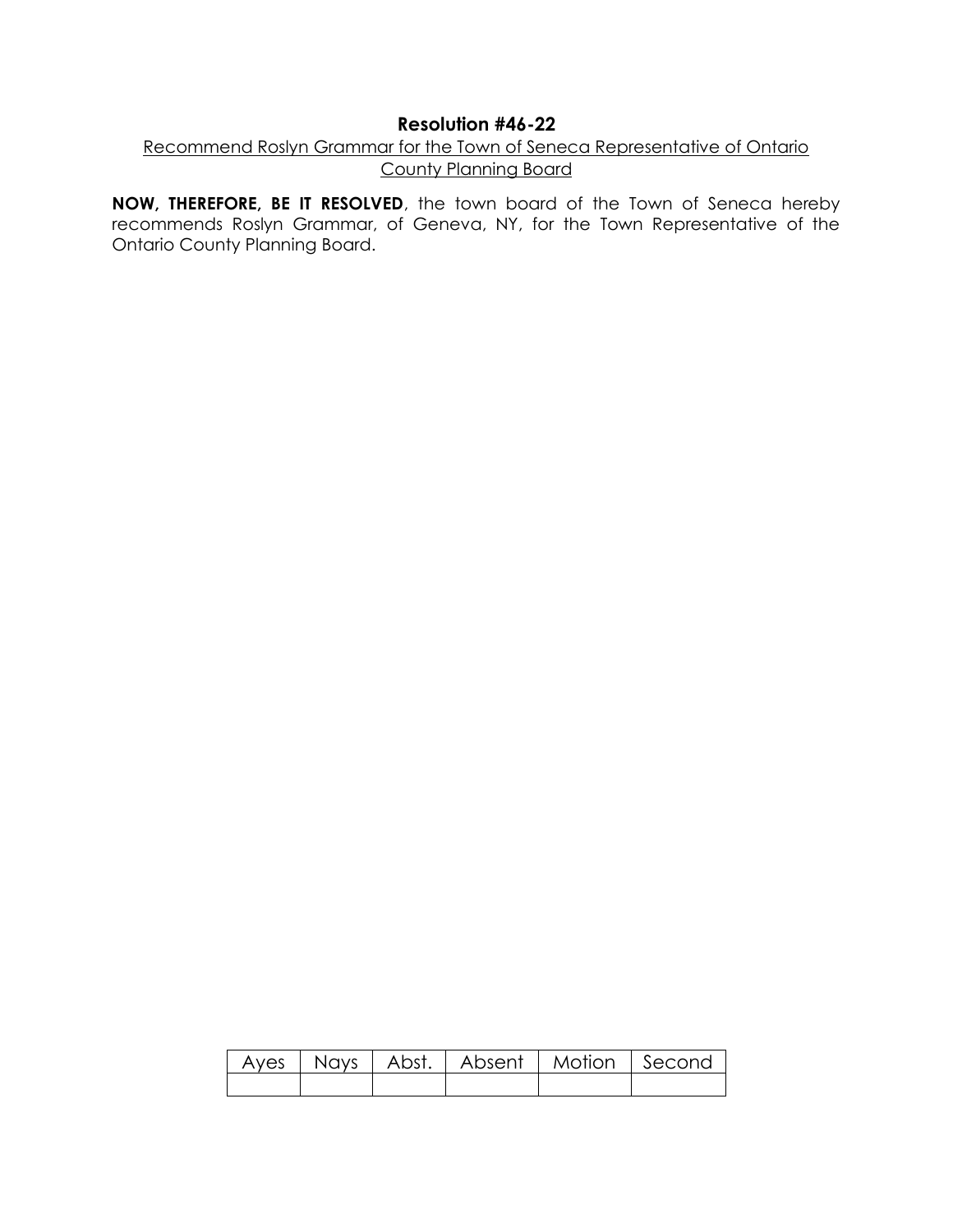## **Resolution #47-22**

#### Authorize Water Department to purchase a new Mower

**WHEREAS** the Town of Seneca 2022 Adopted Budget includes funds for the purchase of a mower in the Water Department; and

**WHEREAS** Water Superintendent Prater retrieved two quotes for the purchase of a new Ferris Mower with a 72" deck; and

**WHEREAS** it is the recommendation of Water Superintendent Prater to utilize the lesser quote which is through Twin Pines Power Equipment in Penn Yan; and

**NOW THEREFORE BE IT RESOLVED** the Town Board of the Town of Seneca hereby approves and authorizes the Water Superintendent to complete any necessary documentation to execute this purchase through Twin Pines Power Equipment to be charged to the 2022 adopted town budget.

|  | Ayes   Nays   Abst.   Absent   Motion   Second |  |
|--|------------------------------------------------|--|
|  |                                                |  |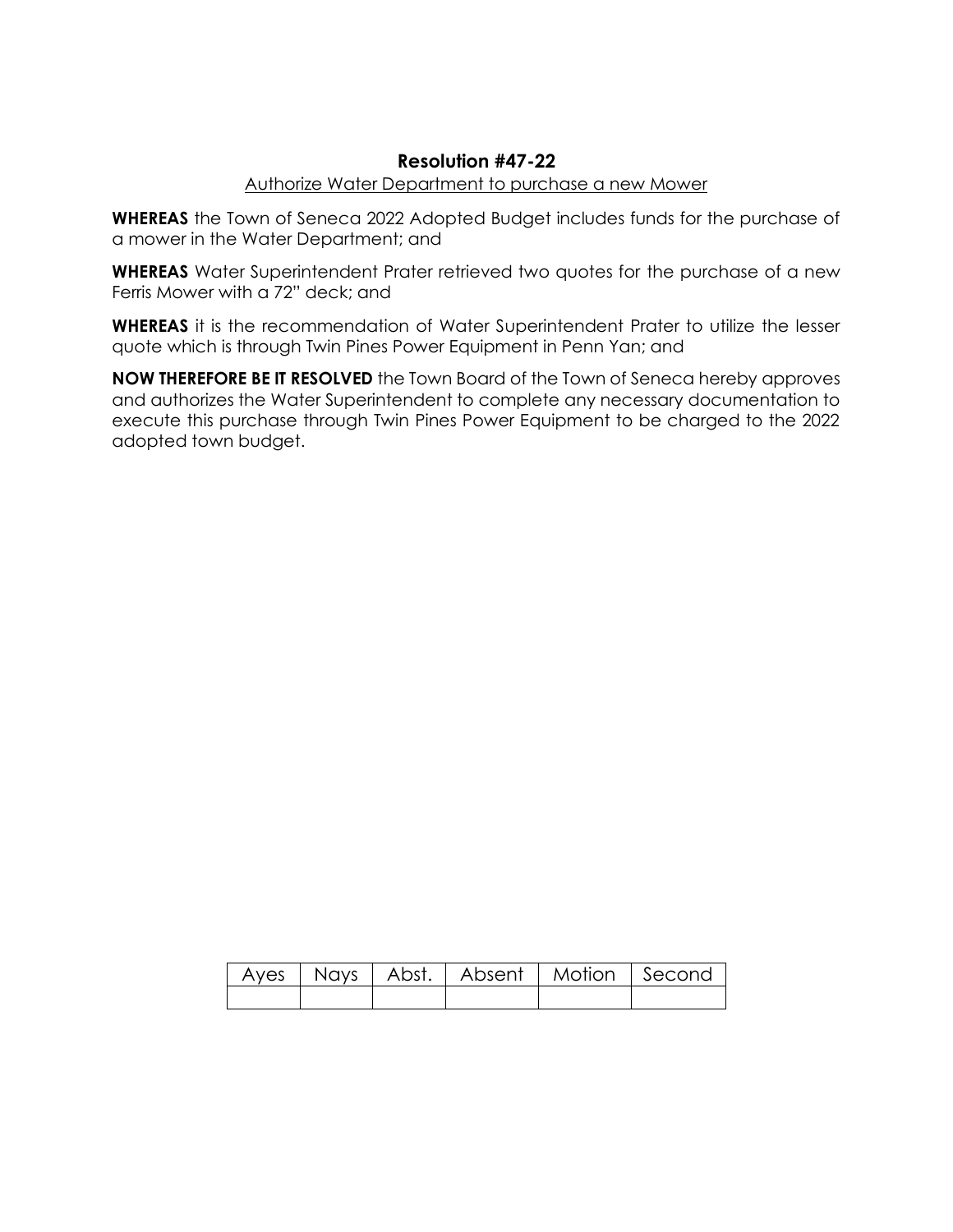## **Resolution #48-22**

## Authorize Highway Department to Purchase a New 2024 Dump Truck

**WHEREAS** the Town of Seneca 2022 Adopted Budget includes funds for the purchase of a Dump Truck in the Highway Department; and

**WHEREAS** Highway Superintendent Lawson retrieved a quote from Regional International Corporation for the purchase of a 2024 International HV513 ten-wheel dump truck and all related equipment which is under Onondoga County contract #8996; and

WHEREAS the total purchase is not to exceed \$230,745.94; and

**NOW THEREFORE BE IT RESOLVED** the Town Board of the Town of Seneca hereby approves and authorizes the Highway Superintendent to complete any necessary documentation to execute this purchase through Regional International Corporation to be charged to the 2022 adopted town budget.

|  | Ayes   Nays   Abst.   Absent   Motion   Second |  |
|--|------------------------------------------------|--|
|  |                                                |  |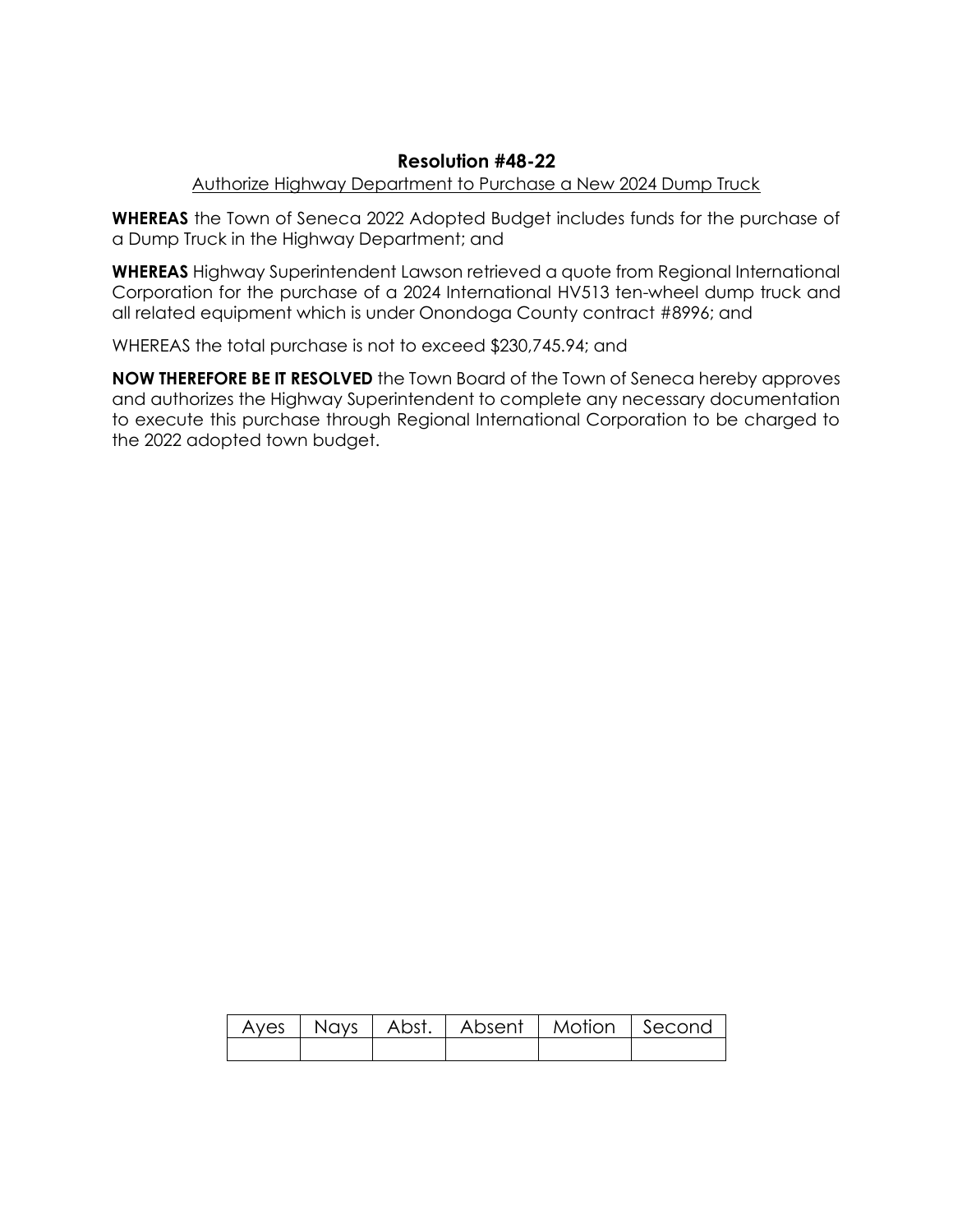# **Resolution #49-22**

# Authorize Price Changes in Water Department Fee Schedule

**Resolved that,** the Fee Schedule (original adoption 1/15/2019) be adopted as edited and reviewed on February 15<sup>th</sup>, 2022.

|  | Ayes   Nays   Abst.   Absent   Motion   Second |  |
|--|------------------------------------------------|--|
|  |                                                |  |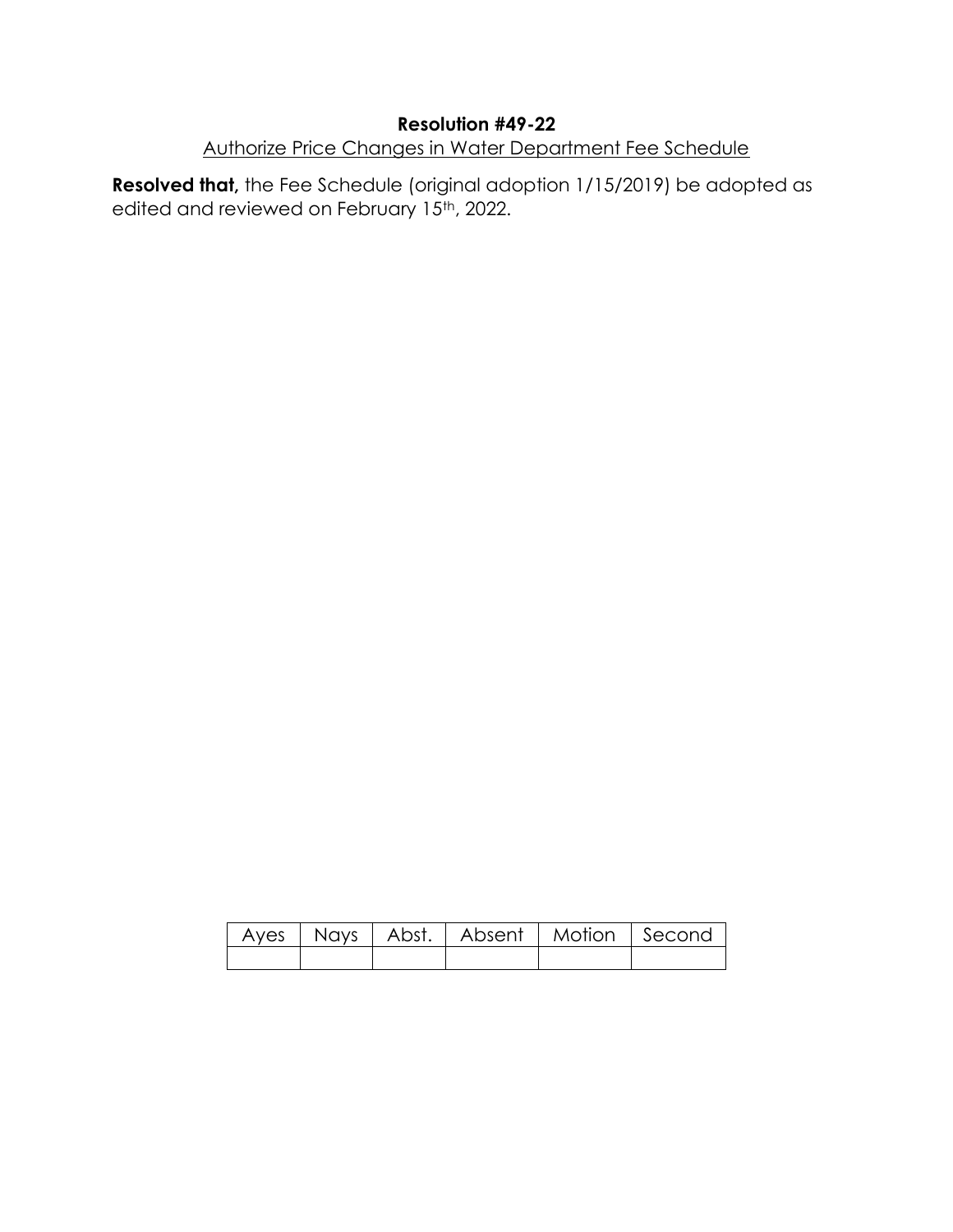# **Resolution #50-22**

## Final Adoption of Local Law #2-21

WHEREAS on December 30<sup>th</sup>, 2021 at 5:00 PM, the Town of Seneca Town Board held a Special Board Meeting and Public Hearing to discuss adoption of Local Law #2-2021; and

WHEREAS Local Law #2-2021 is entitled "A Local Law To Opt-Out Out Of Allowing Cannabis Retail Dispensaries And On-Site Consumption Sites As Authorized Under Cannabis Law Article 4."; and

WHEREAS the floor was offered to anyone who wished to speak in favor of or against this Local Law, at which time nobody spoke; and

WHEREAS Local Law #2-2021 was subject to a 30-day permissive referendum, which expired on January 29th, 2022; and

WHEREAS the Town Board of the Town of Seneca wishes to finally adopt Local Law #2-2022 as follows:

|  |  | Ayes   Nays   Abst.   Absent   Motion   Second <sub>1</sub> |
|--|--|-------------------------------------------------------------|
|  |  |                                                             |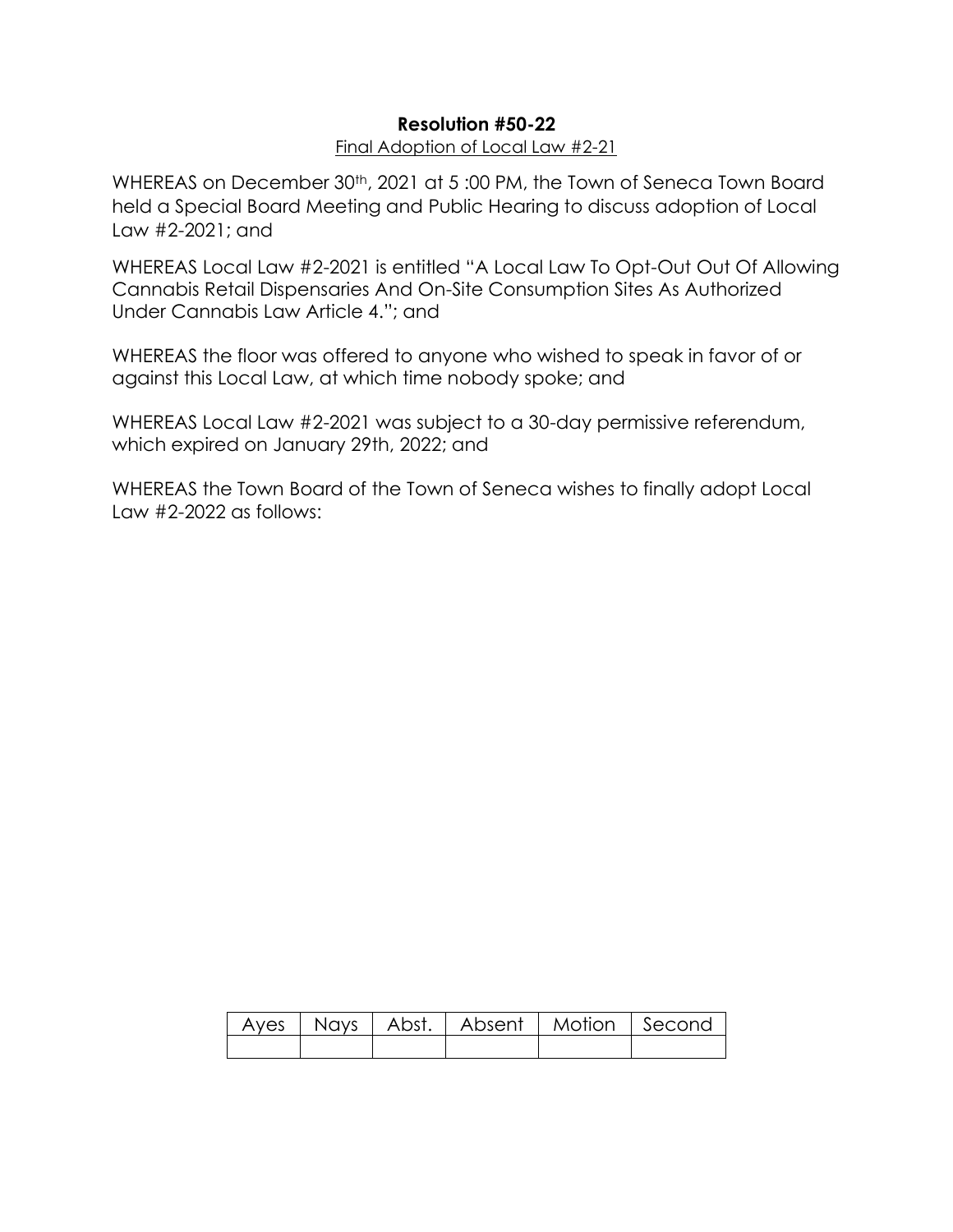### **LOCAL LAW TO OPT-OUT OF ALLOWING CANNABIS RETAIL DISPENSARIES AND ON-SITE CONSUMPTION SITES AS AUTHORIZED UNDER CANNABIS LAW ARTICLE 4**

Be it enacted by the Town of Seneca; County of Ontario as follows:

#### **Section I: Legislative Intent**

It is the intent of this local law to opt out of allowing cannabis retail dispensaries and onsite cannabis consumption sites in the Town of Seneca that would otherwise be allowed under Cannabis Law Article 4.

#### **Section II: Authority**

This local law is adopted pursuant to Cannabis Law §131 which expressly authorizes the town board to adopt a local law requesting the Cannabis Control Board to prohibit the establishment of cannabis retail dispensary licenses and/or on-site consumption licenses within the jurisdiction of the town and is subject to permissive referendum, the procedure of which is governed by Municipal Home Rule Law §24.

#### **Section III: Local Opt-Out**

*The Town Board of the Town of Seneca hereby opts out of allowing cannabis retail dispensaries and on-site cannabis consumption sites from being established and operated within the town's jurisdiction.* 

#### **Section IV: Severability**

If any clause, sentence, paragraph, subdivision, or part of this Local Law or the application thereof to any person, firm, or corporation, or circumstance, shall be adjusted by any court of competent jurisdiction to be invalid or unconstitutional, such order or judgment shall not affect, impair, or invalidate the remainder thereof, but shall be confined in its operation to the clause, sentence, paragraph, subdivision, or part of this Local Law or in its application to the person, individual, firm or corporation or circumstance, directly involved in the controversy in which such judgement or order shall be rendered.

#### **Section V: Permissive Referendum**

This Local Law is subject to a referendum on petition in accordance with Cannabis Law §131 and the procedure outlined in Municipal Home Rule Law §24.

#### **Section V: Effective Date**

This Local Law shall take effect immediately upon filing with the Secretary of State